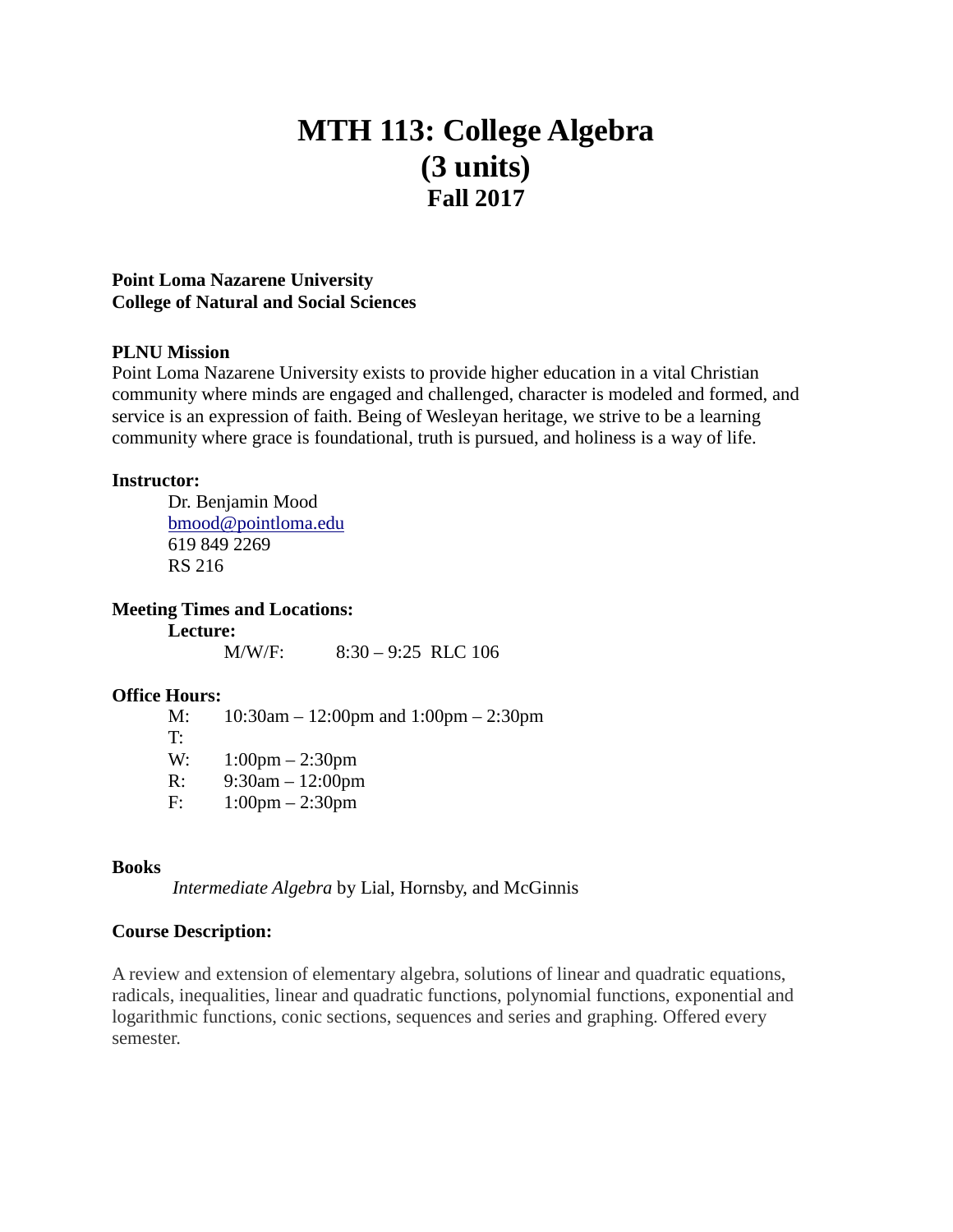#### **Learning Outcomes:**

Students will be able to solve complicated polynomial equations. Students will be able to use graphing to solve equations. Students will be able to solve problems using polynomial, rational, exponential and logarithmic functions.

#### **Department Mission:**

The Mathematical, Information, and Computer Sciences department at Point Loma Nazarene University is committed to maintaining a curriculum that provides its students with the tools to be productive, the passion to continue learning, and Christian perspectives to provide a basis for making sound value judgments.

## **Additional Course Information:**

**Topics Covered:** Linear Equations, Inequalities, graphs and functions, systems of equations, polynomials, factoring and factoring methods, rational expressions and functions, roots, and quadratic equations.

**Math Placement Test:** After looking at the topics for this class, if you feel you should have tested out of this test you are allowed to retake the math placement test a single time (you can take the math placement test two times in total). If you have already taken it twice, you cannot retake it again. Please see the secretary of the MICS department*,* Stephanie Krahenbuhl*,* on the second floor of Rohr Science, room 208 if you would like to retake the test. It is recommended you schedule a time to retake the math placement test by emailing her at [skrahenb@pointloma.edu](mailto:stephaniekrahenbuhl@pointloma.edu) rather than just walk in.

**MLC:** On the second floor of Rohr Science, room 230, there is a math tutoring center called the *Math Learning Center*. It is staffed by math majors who will help you with what we learned in lectures. No appointment is required, but don't expect them to do your homework for you. The MLC schedule should be posted by the end of the second week of classes.

**Lectures:** There will be lectures during most of the class periods. During these lectures there will be explanations, group work, and times for students to come to the board to solve example problems. You are expected to attend each lecture. Attendance will be taken (see the PLNU attendance policy below for more information). Let me know if you will be absent for school sanctioned reasons.

**Quizzes:** There will sometimes be quizzes at the start of class on questions from the previous class. If you are able to complete the homework, you should be fine on the quizzes. They cannot be made up for any reason, but the lowest two will be dropped.

**Homework:** There will be homework assigned for each lesson. All previously assigned homework is due each Friday. I am not planning on taking late homework.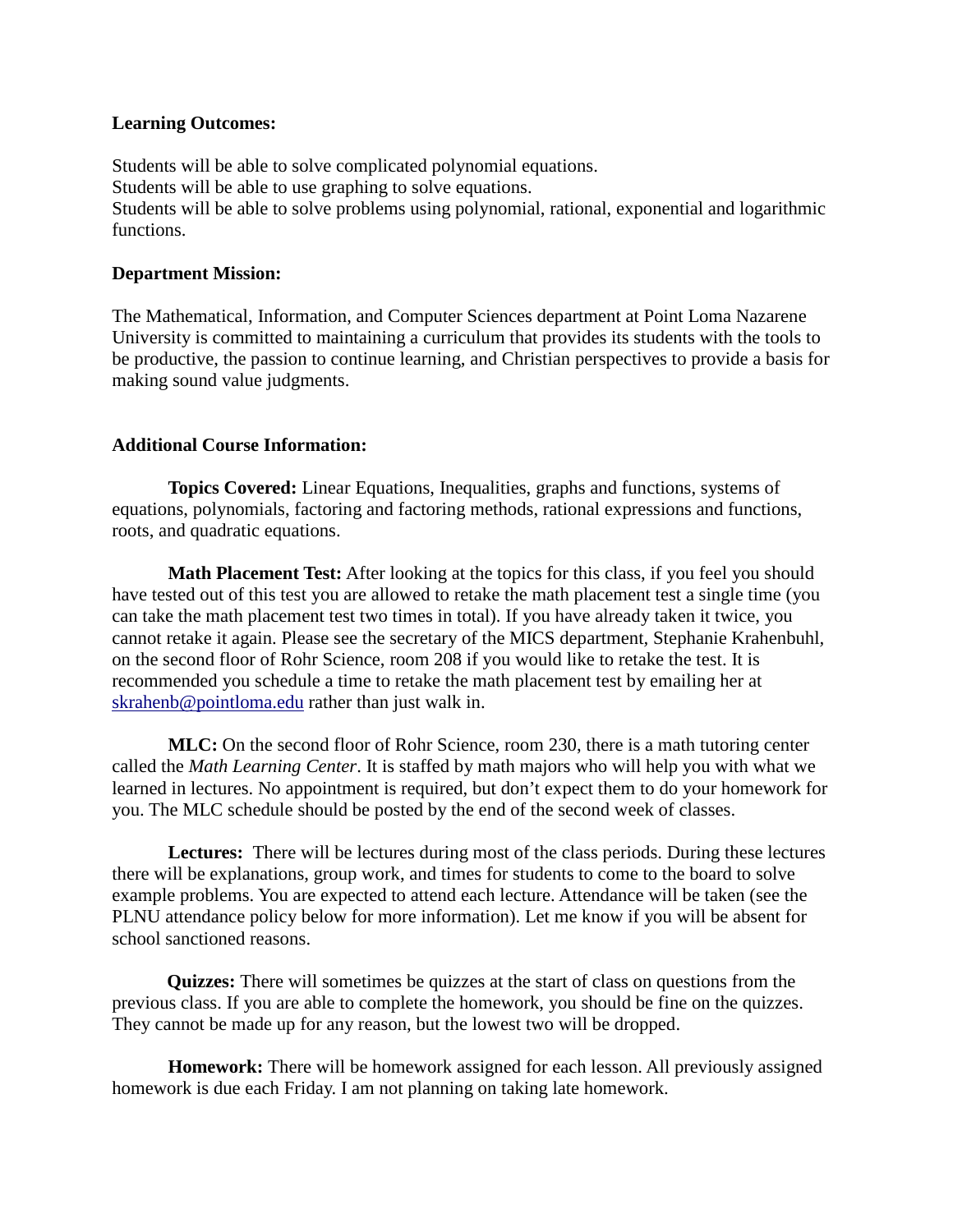#### When there is no Friday for the week, homework is not due that week.

You get 50% credit for trying each problem and 50% credit for the right answer. If you do not show your work on problems that require work, you will receive a 0 on that problem. Showing your work means you need to show how you arrived your answer, for instance, if you had to figure out you needed to divide 6 by 2 to get your answer, then put  $6/2 = 3$  rather than just 3. If you need help, then please visit the MLC or my office hours.

I will drop the lowest 2 homework scores.

Please leave all answers as fractions unless told to convert to decimal or the problem is originally in decimal.

**Tests:** There are two tests in the class in addition to the final, if you do not show work on the tests then you will not receive credit.

**Notes on Tests:** You can use the front and back a sheet of paper for notes on any test or the final.

**Showing work:** I expect you will show enough work to convince me you did the problem. That is, if you don't write down at least 2 reasonable steps between the original problem and you answer I will give you a 0 on the problem. (exception: problems like sqrt( $16$ ) = ?. However, most problems do not fall into this category)

**Final:** There is a final for this class. The final time is **12/13 at 7:30am.** No one will be allowed to take the final at an earlier or later time.

**Missed Classes:** Homework missed due to PLNU activities (i.e., sports teams, choirs, etc), can be turned in the next Friday the student is back. Missed Exams must be scheduled before the student leaves (exception is dire circumstances). It is the student's responsibility to inform the professor of when they will be gone.

**Cell Phones & Laptops:** Please don't use them in class as it is hard to take notes for a math class on a computer.

**Be Courteous and Respectful.** PLNU classes are diverse. If someone is respectfully sharing their thoughts on an issue (even a sensitive issue) and you disagree, you must be respectful about it. Shouting, screaming, and calling each other names because you disagree is not being respectful.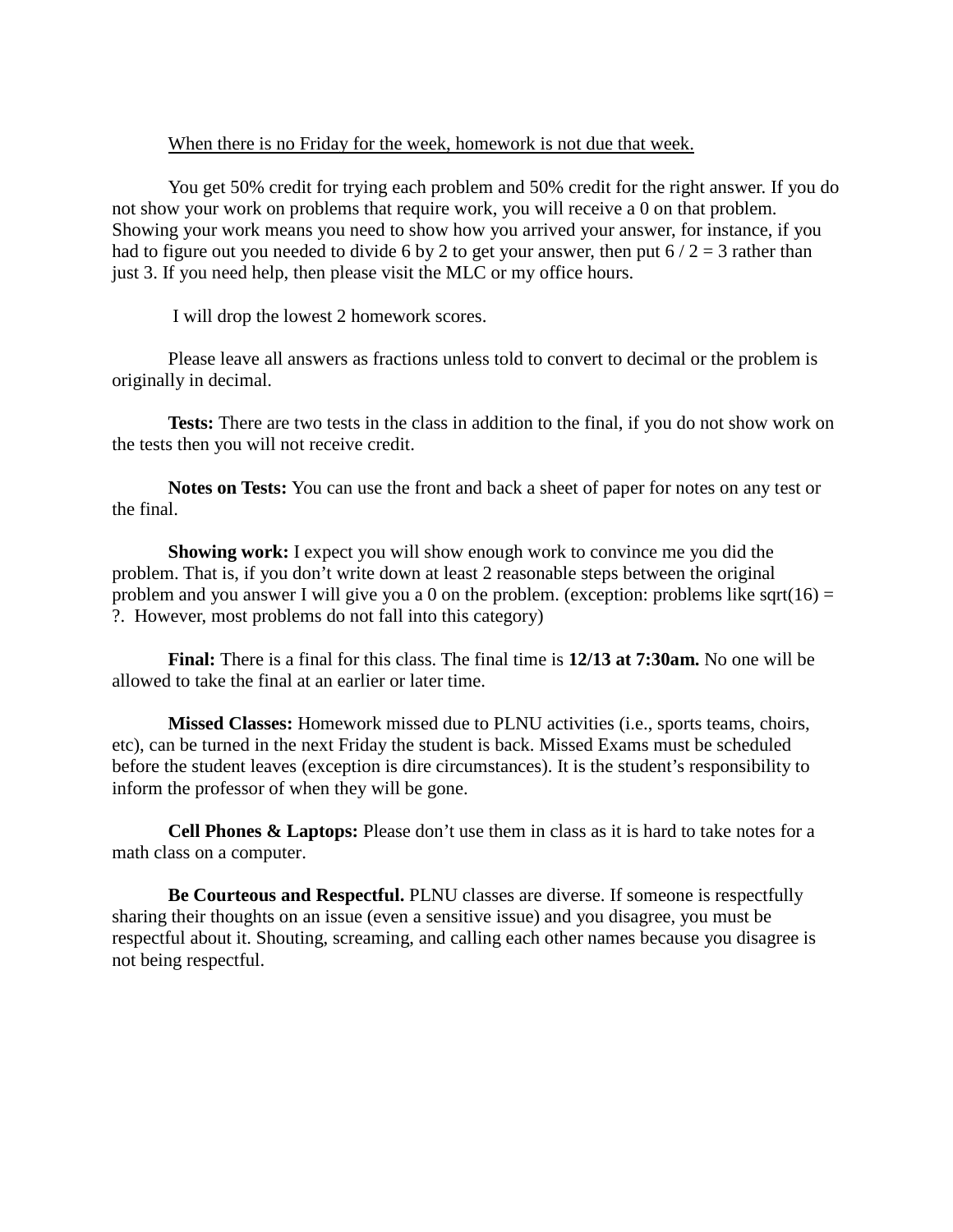## **Grading:**

Grades are based on the number of points accumulated throughout the course with the following exception. A student must pass at least one of Exam 1, Exam 2, or the Final Exam in order to pass the class. That is, a score of 60% must be achieved on one of the Examinations, or else the final grade will be an F regardless of all other point totals

| Homework             | 25% |  |
|----------------------|-----|--|
| Quizzes / worksheets | 15% |  |
| Exams                | 30% |  |
| Final                | 30% |  |

| Grading scale |                |
|---------------|----------------|
| $93 - 100\%$  | A              |
| $90 - 92%$    | A-             |
| $87 - 89%$    | $_{\rm B+}$    |
| $83 - 86%$    | B              |
| $80 - 82%$    | $B -$          |
| $77 - 79%$    | $C+$           |
| $73 - 76%$    | $\overline{C}$ |
| $70 - 72%$    | $C-$           |
| $67 - 69%$    | $D+$           |
| $63 - 67%$    | D              |
| $60 - 62%$    | $D-$           |
| $0 - 59%$     | F              |

# **PLNU Policies**

#### **Attendance:**

Attendance is expected at each class session. In the event of an absence you are responsible for the material covered in class and the assignments given that day.

Regular and punctual attendance at all classes is considered essential to optimum academic achievement. If the student is absent from more than 10 percent of class meetings, the faculty member can file a written report which may result in de-enrollment. If the absences exceed 20 percent, the student may be de-enrolled without notice until the university drop date or, after that date, receive the appropriate grade for their work and participation. See [http://catalog.pointloma.edu/content.php?catoid=24&navoid=1581#Class\\_Attendance](http://catalog.pointloma.edu/content.php?catoid=24&navoid=1581#Class_Attendance) in the Undergraduate Academic Catalog.

#### **Class Enrollment:**

It is the student's responsibility to maintain his/her class schedule. Should the need arise to drop this course (personal emergencies, poor performance, etc.), the student has the responsibility to follow through (provided the drop date meets the stated calendar deadline established by the university), not the instructor. Simply ceasing to attend this course or failing to follow through to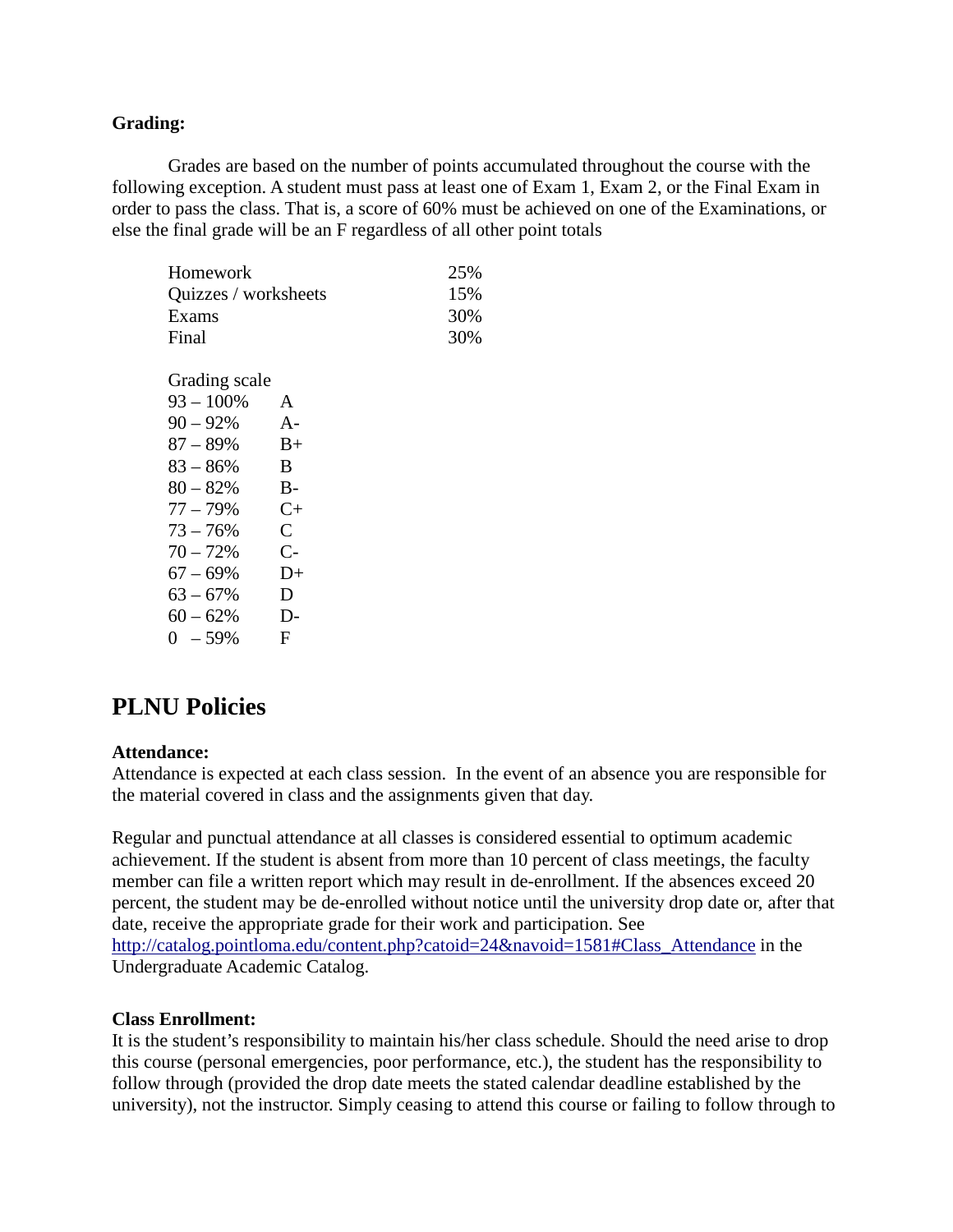arrange for a change of registration (drop/add) may easily result in a grade of F on the official transcript.

#### **Academic Accommodations:**

If you have a diagnosed disability, please contact PLNU's Disability Resource Center (DRC) within the first two weeks of class to demonstrate need and to register for accommodation by phone at 619-849-2486 or by e-mail at [DRC@pointloma.edu.](mailto:DRC@pointloma.edu) See [Disability Resource Center](http://www.pointloma.edu/experience/offices/administrative-offices/academic-advising-office/disability-resource-center) for additional information. For more details see the PLNU catalog: [http://catalog.pointloma.edu/content.php?catoid=24&navoid=1581#Academic\\_Accommodations](http://catalog.pointloma.edu/content.php?catoid=24&navoid=1581#Academic_Accommodations) 

Students with learning disabilities who may need accommodations should discuss options with the instructor during the first two weeks of class.

## **Academic Honesty:**

Students should demonstrate academic honesty by doing original work and by giving appropriate credit to the ideas of others. Academic dishonesty is the act of presenting information, ideas, and/or concepts as one's own when in reality they are the results of another person's creativity and effort. A faculty member who believes a situation involving academic dishonesty has been detected may assign a failing grade for that assignment or examination, or, depending on the seriousness of the offense, for the course. Faculty should follow and students may appeal using the procedure in the university Catalog. See

[http://catalog.pointloma.edu/content.php?catoid=24&navoid=1581#Academic\\_Honesty](http://catalog.pointloma.edu/content.php?catoid=24&navoid=1581#Academic_Honesty) for definitions of kinds of academic dishonesty and for further policy information.

# **Final Exam: 12/13 at 7:30am**

The final exam date and time is set by the university at the beginning of the semester and may not be changed by the instructor. This schedule can be found on the university website and in the course calendar. No requests for early examinations will be approved. Only in the case that a student is required to take three exams during the same day of finals week, is an instructor authorized to consider changing the exam date and time for that particular student.

# **Copyright Protected Materials:**

Point Loma Nazarene University, as a non-profit educational institution, is entitled by law to use materials protected by the US Copyright Act for classroom education. Any use of those materials outside the class may violate the law.

# **Credit Hour:**

In the interest of providing sufficient time to accomplish the stated course learning outcomes, this class meets the PLNU credit hour policy for a 3-unit class delivered over 15 weeks. Specific details about how the class meets the credit hour requirements can be provided upon request.